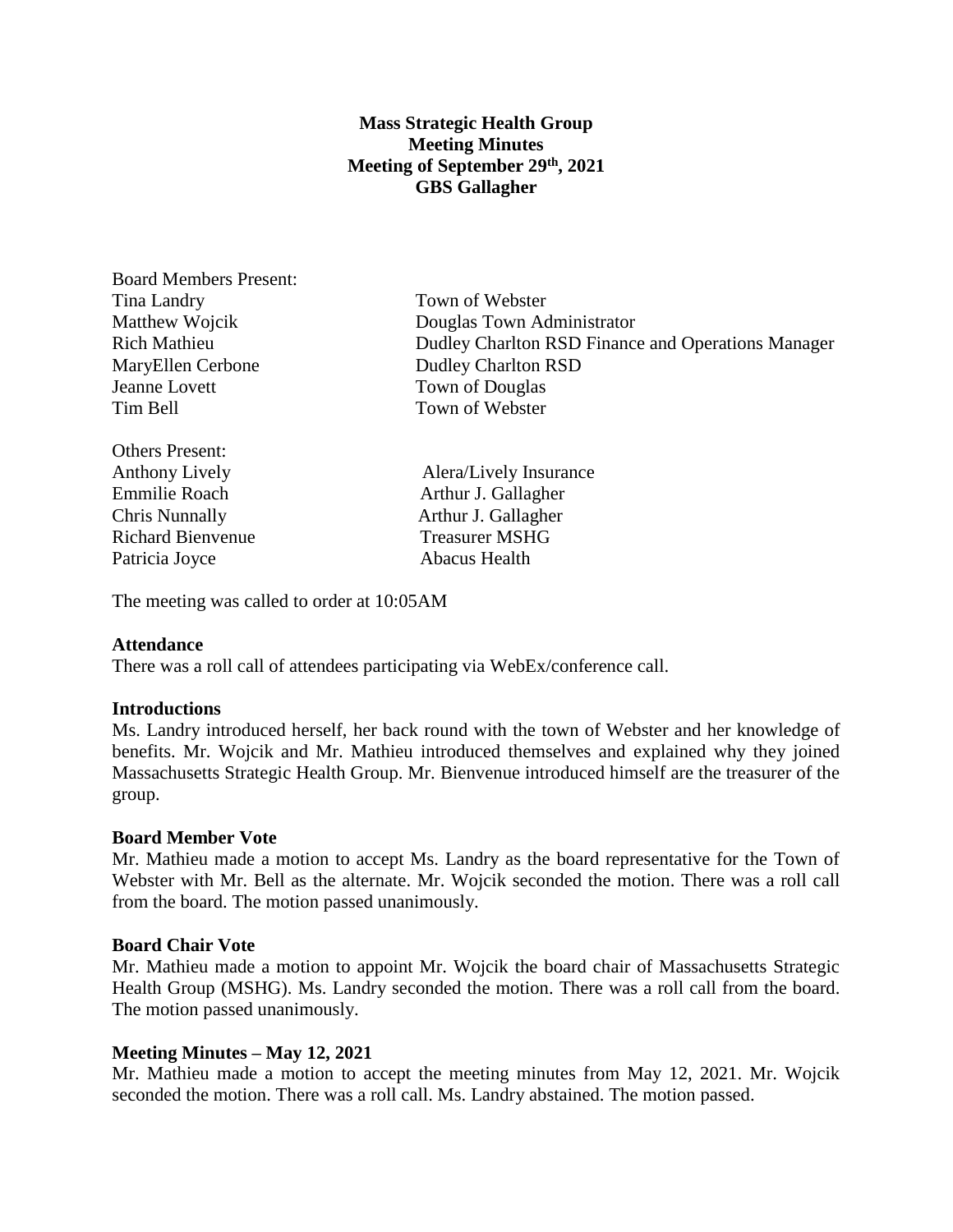## **Meeting Minutes – June 16, 2021**

Mr. Mathieu made a motion to accept the meeting minutes from June 16, 2021. Mr. Wojcik seconded the motion. There was a roll call. Ms. Landry abstained. The motion passed.

#### **Meeting Minutes – July 21, 2021**

Mr. Mathieu had a correction on the meeting minutes from July 21, 2021. Ms. Roach said she would correct the errors and present them at the next board meeting.

#### **Financial Report**

Mr. Nunnally showed the financial report with 2 months of data. Mr. Nunnally said as we sit today the Town of Douglas has a surplus of \$123, 984, the Town of Webster has a surplus of \$109,290 and Dudley Charlton Region School District has a surplus of \$48,710. Mr. Nunnally said we have \$3.3 million dollars in our surplus.

Mr. Nunnally showed the stop loss report; he explained we are currently in the run out period for the last plan year. Mr. Nunnally explained the stop loss balance due to MSHG is \$147,621 but we will continue to watch for additional reimbursements.

Mr. Bienvenue said through June 2021 we have a total equity of \$3,078,639 and we have an estimation of health claims incurred but not reported at \$869,334 compared to June 2020 at \$750,000. Mr. Bienvenue said he is still working on the financial audit for MSHG and hoping to finalize the work for December.

#### **Medicare Renewal**

Mr. Nunnally presented the 2022 Medicare renewal he said in 2020 we joined Aetna underneath a 3 year rate cap agreement. Mr. Nunnally said we merged everyone's retiree health plans together besides the drug co pays. Mr. Nunnally explained Dudley Charlton has a richer drug co pay than the Town of Webster and Town of Douglas which is why the renewal is showing a high and low plan. Mr. Nunnally said we came in below our rate caps for 2022 at a \$282.72 for the low plan and \$286.68 for the high plan. Mr. Nunnally said Aetna also included a rate cap for 2023.

Mr. Nunnally said the City of Fall River is asking to join the MSHG Medicare plan. Mr. Nunnally noted they would not be part of the groups experience however; they would be adding 2,600 subscribers which means MSHG Medicare population would then be over 3,000 subscribers. Mr. Nunnally said the benefits to this would allow us to have another year rate cap and reduce the rate cap.

Mr. Mathieu made a motion to accept the 2022 Medicare renewal rates as presented. Ms. Landry seconded the motion. There was a roll call from the board. The motion passed unanimously.

Mr. Mathieu made a motion to accept the City of Fall River into the Massachusetts Strategic Health group's Medicare plans effective January 1, 2022. Ms. Landry seconded the motion. There was a roll call from the board. The motion passed unanimously.